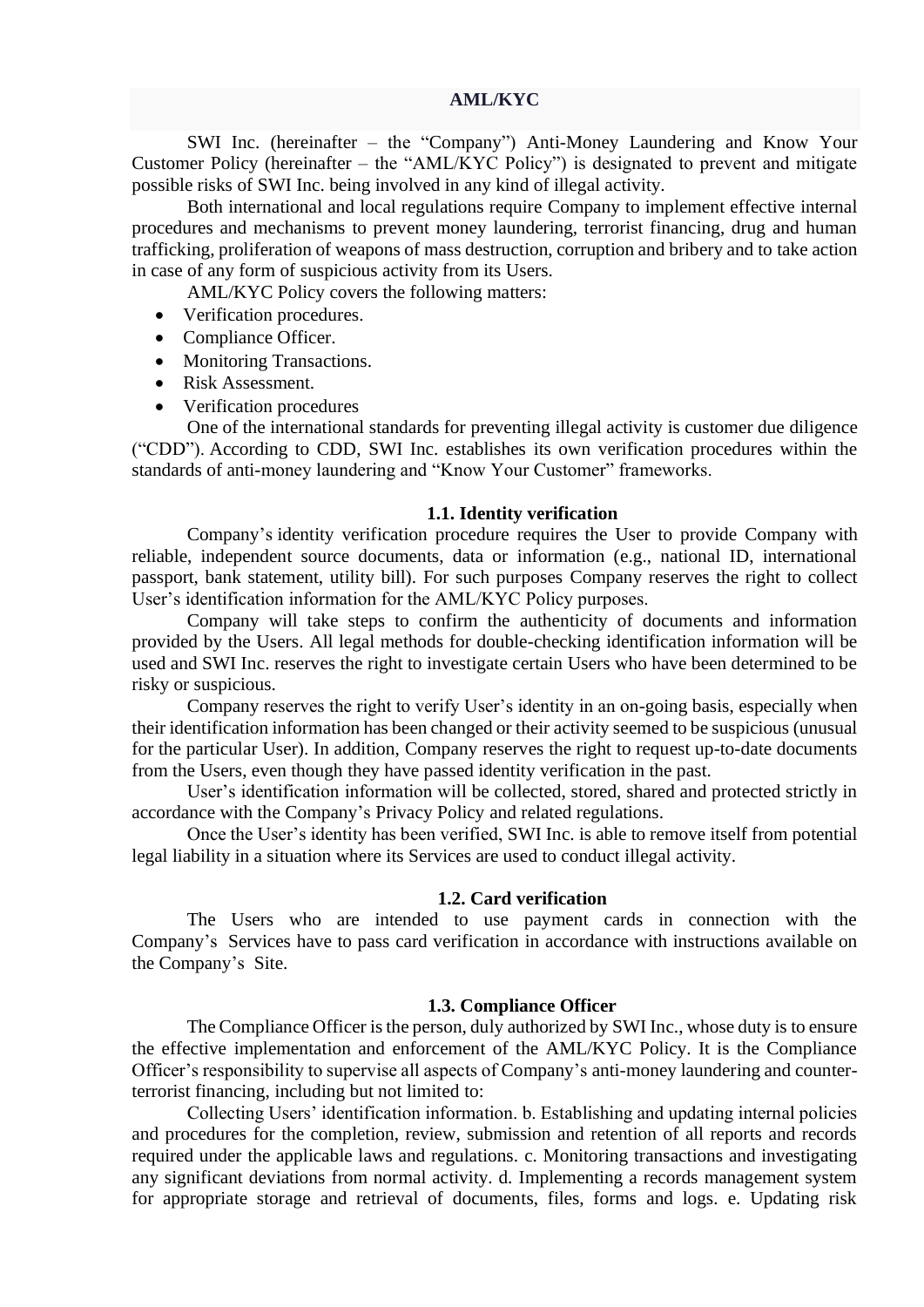assessment regularly. f. Providing law enforcement with information as required under the applicable laws and regulations.

The Compliance Officer is entitled to interact with law enforcement, which are involved in prevention of money laundering, terrorist financing and other illegal activity.

# **1.4. Monitoring Transactions**

The Users are known not only by verifying their identity (who they are) but, more importantly, by analyzing their transactional patterns (what they do). Therefore, SWI Inc. relies on data analysis as a risk-assessment and suspicion detection tool. Company performs a variety of compliance-related tasks, including capturing data, filtering, record-keeping, investigation management, and reporting. System functionalities include:

1) Daily check of Users against recognized "black lists" (e.g. OFAC), aggregating transfers by multiple data points, placing Users on watch and service denial lists, opening cases for investigation where needed, sending internal communications and filling out statutory reports, if applicable;

2) Case and document management.

With regard to the AML/KYC Policy, Company will monitor all transactions and it reserves the right to:

- ensure that transactions of suspicious nature are reported to the proper law enforcement through the Compliance Officer;
- request the User to provide any additional information and documents in case of suspicious transactions;
- suspend or terminate User's Account when Company has reasonably suspicion that such User engaged in illegal activity.

The above list is not exhaustive and the Compliance Officer will monitor Users' transactions on a day-to-day basis in order to define whether such transactions are to be reported and treated as suspicious or are to be treated as bona fide.

# **1.5. Risk Assessment**

SWI Inc. with the international requirements, has adopted a risk-based approach to combating money laundering and terrorist financing. By adopting a risk-based approach, Company is able to ensure that measures to prevent or mitigate money laundering and terrorist financing are commensurate to the identified risks. This will allow resources to be allocated in the most efficient ways. The principle is that resources should be directed in accordance with priorities so that the greatest risks receive the highest attention.

### **1.6. Enhanced Due Diligence Procedures for High-Risk Customers**

Enhanced Due diligence is a KYC process that provides a greater level of scrutiny of potential business partnerships and highlights risk that cannot be detected by Customer Due Diligence. Risk management procedures often differentiate based on a customer's risk profile. It starts by taking steps to ensure you know who you are dealing with, understanding their activities and assessing their risk of money laundering. Determining if a potential account requires enhanced due diligence (EDD) includes:

- Location of the business
- Occupation or nature of business
- Purpose of the business transactions
- Expected pattern of activity in terms of transaction types, dollar volume, and frequency
- Expected origination of payments and method of payment
- Articles of incorporation, partnership agreements and business certificates
- Understanding of the customer's customers
- Identification of beneficial owners of an account or customer
- Details of other personal and business relationships the customer maintains